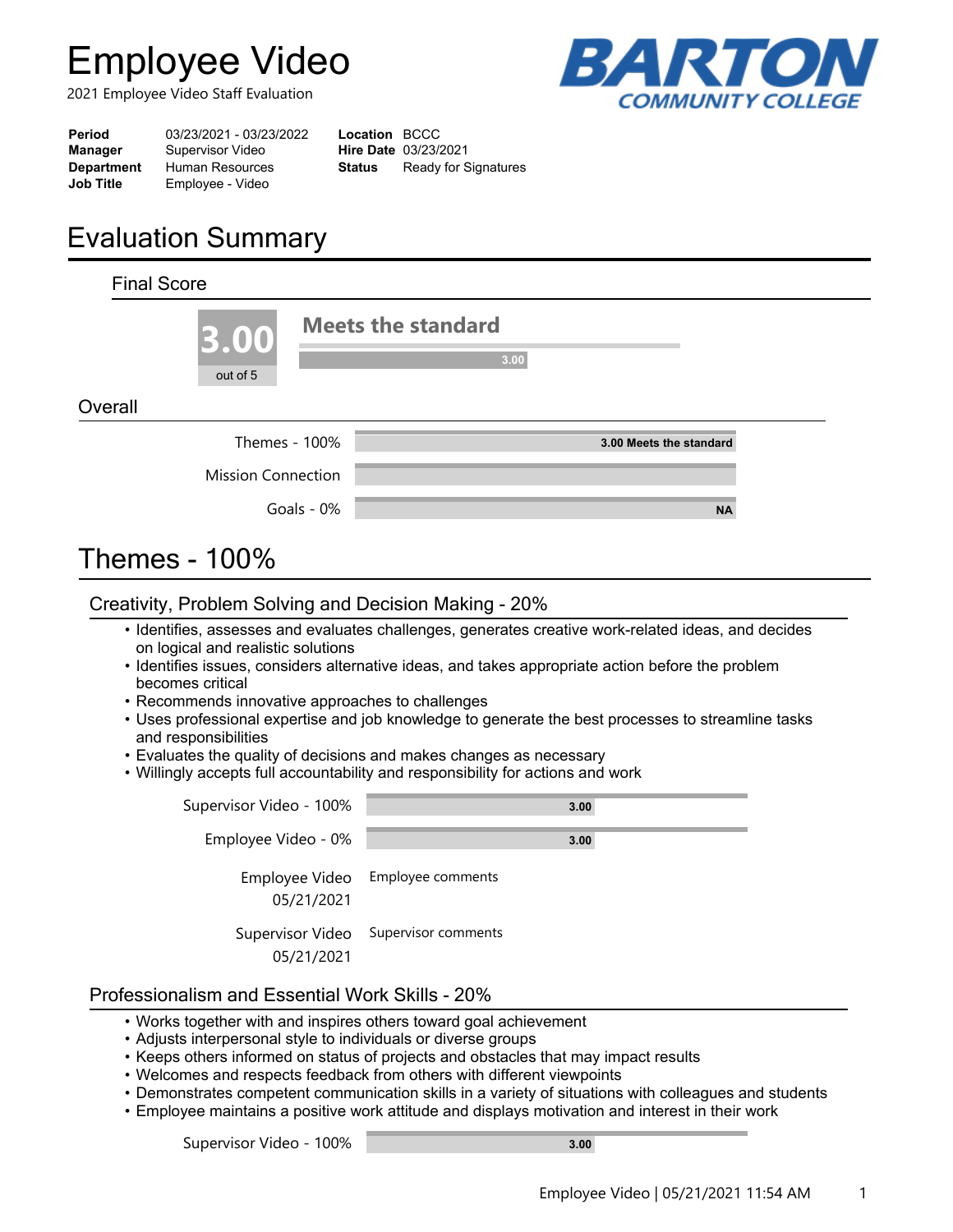| Employee Video - 0% | 3.00 |  |
|---------------------|------|--|

Employee Video Employee Comments 05/21/2021 Supervisor Video Supervisor Comments

05/21/2021

#### Knowledge of Position - 20%

- $\bullet$  Strives to learn and apply principles, techniques, and duties of the position as well as gain the knowledge, skills, and abilities necessary to perform them.
- Demonstrates and applies knowledge of departmental and institutional procedures/policies
- Keeps current by learning new skills and techniques
- Shares new job and institutional knowledge with others in the department on an ongoing basis

| Supervisor Video - 100%        | 3.00                             |
|--------------------------------|----------------------------------|
| Employee Video - 0%            | 3.00                             |
| 05/21/2021                     | Employee Video Employee comments |
| Supervisor Video<br>05/21/2021 | Supervisor comments              |

### Commitment to Service and Quality - 20%

- $\bullet$  Makes every effort to meet and exceed our student's needs and expectations. Meet quality standards and departmental goals.
- Collects and uses feedback in order to develop ways to check, monitor and correct service and •quality levels
- Provides the internal/external customer with information and resources they request and/or need
- Supports and implements management changes designed to improve standards
- Employee exhibits honesty and integrity in performing their work assignments
- Employee adheres to reliable attendance standards and reports to work on time and begins work •promptly
- $\bullet$  Participates in committees, councils, specialty work groups, and college events/activities related and unrelated to functional responsibilities

| Supervisor Video - 100%        | 3.00                       |
|--------------------------------|----------------------------|
| Employee Video - 0%            | 3.00                       |
| Employee Video<br>05/21/2021   | Employee comments          |
| Supervisor Video<br>05/21/2021 | <b>Supervisor Comments</b> |

### Planning and Organization - 20%

- $\bullet$  Develops and implements realistic goals; establishes ways to monitor the progress and results of assignments.
- Prioritizes goals and objectives based upon the organization's needs
- Provides measurement standards, timelines, and cost estimates on projects
- Monitors progress of projects, modifying action plans as necessary

| Supervisor Video - 100% | 3.00 |
|-------------------------|------|
| Employee Video - 0%     | 3.00 |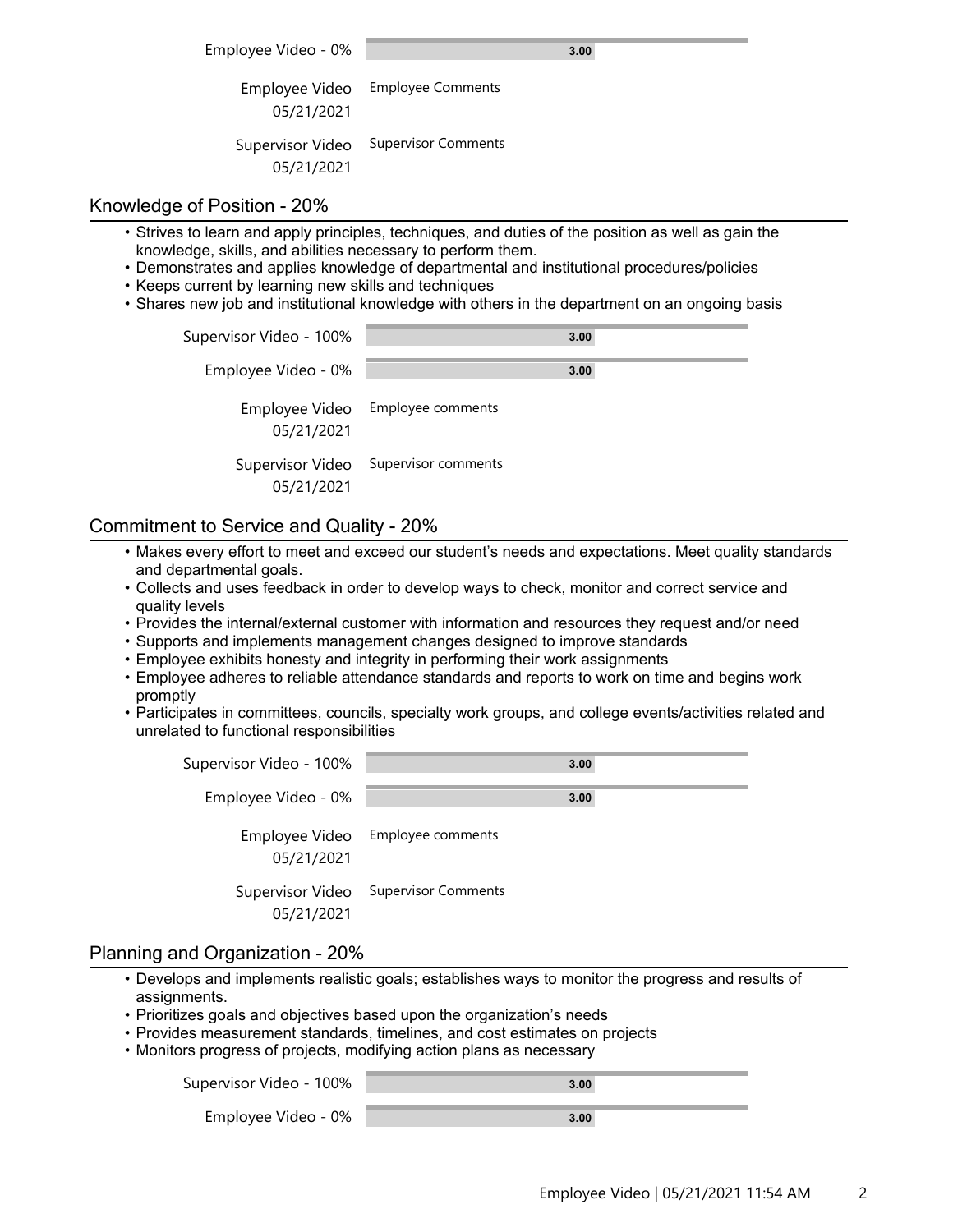Employee Video Employee comments 05/21/2021 Supervisor Video Supervisor comments 05/21/2021

# Mission Connection

#### Mission Connection

Keeping the mission of the College in mind, answer the following question:

What do you feel you contribute to make an impact on the College's mission?

Employee provides examples of how they support the college's mission statement within their positions. Employee Video 05/21/2021 Supervisor Video Supervisor Comments 05/21/2021

# Goals - 0%

#### Goal 1 - 100% | 80% Complete

| Detail goal |                                               |                     |
|-------------|-----------------------------------------------|---------------------|
|             | Supervisor Video - 100%                       | 3.00                |
|             | Employee Video - 0%                           | 2.00                |
|             | Employee Video progress of goal<br>05/21/2021 |                     |
|             | Supervisor Video<br>05/21/2021                | Supervisor comments |

### Future Goals - 0%

#### Future Goal - 100% | 0% Complete

Detail goal

Employee Video Future goal 05/21/2021 Supervisor Video Supervisor comments 05/21/2021

# Approval

**Approver Video** Approver comments Approved: 05/21/2021 Routed: 10:19 AM 05/21/2021 10:16 AM

Employee Video | 05/21/2021 11:54 AM 3